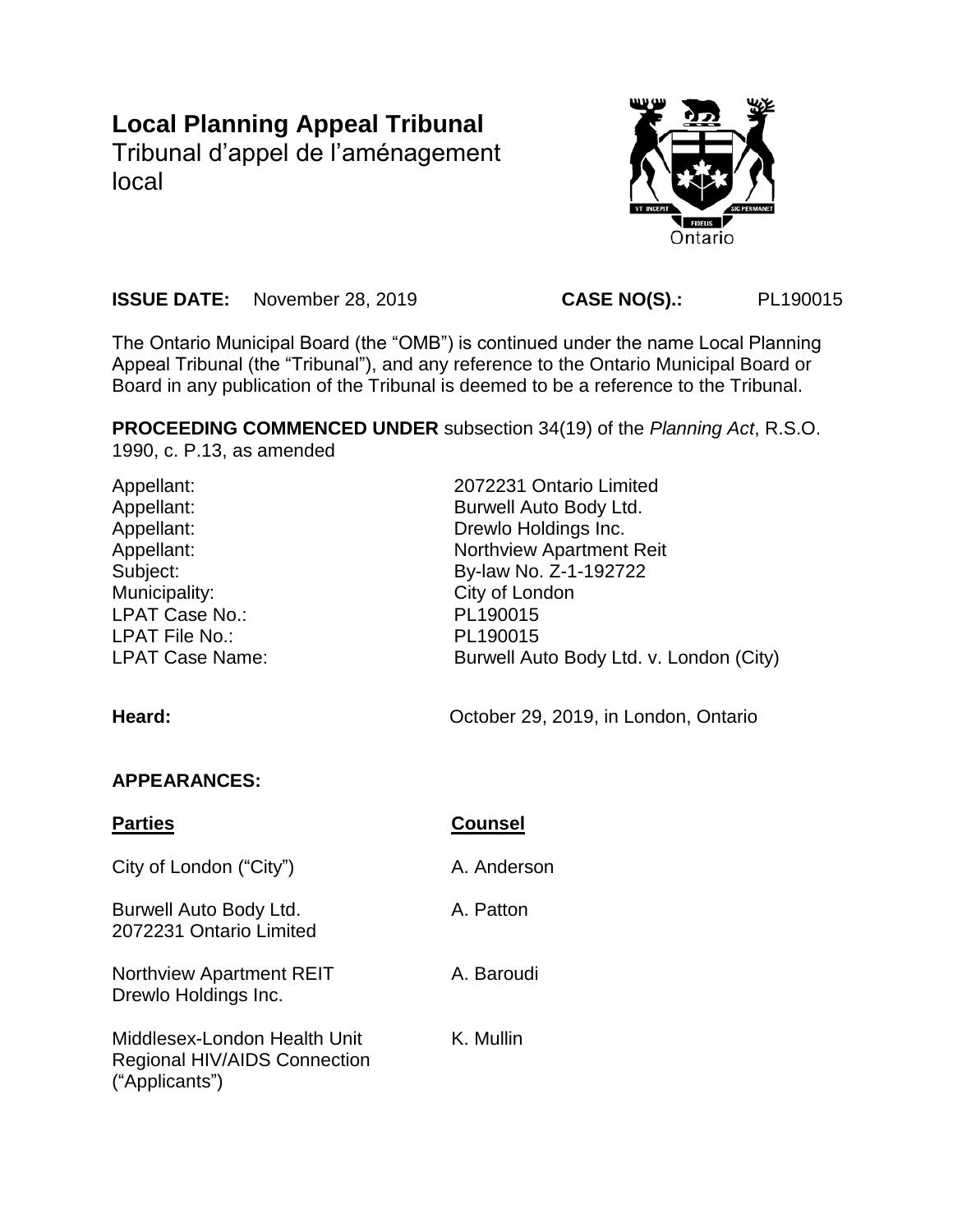# **DECISION DELIVERED BY BLAIR S. TAYLOR AND ORDER OF THE TRIBUNAL**

## **INTRODUCTION**

[1] This is a Bill 139 matter concerning appeals against a City Council adopted Zoning By-law Amendment ("ZBA") for a safe consumption facility ("SCF") at 446 York Street ("the Subject Lands").

[2] It would appear that this is the first time the Tribunal or its predecessor the Ontario Municipal Board has ever considered an SCF.

# **THE LEGISLATION**

[3] For this appeal, s. 29 of the *Planning Act* Transition Regulation (Ontario Regulation 174/16) directs that these appeals will be determined in accordance with the *Planning Act* ("PA") as it read on September 2, 2019.

[4] On September 2, 2019 s. 34(19.0.1) of the PA read:

Basis for Appeal: An appeal under subsection (19) may only be made on the basis that the by-law is inconsistent with a policy statement issued under subsection 3(1), fails to conform with or conflicts with a provincial plan or fails to conform with an applicable official plan.

The Tribunal's jurisdiction on an appealed ZBA is found in s. 34(26) of the PA which effectively provides that the Tribunal shall dismiss an appeal unless the Tribunal determines that part of the ZBA is:

- inconsistent with a provincial policy statement issued under s. 3(1) of the PA; or
- fails to conform with or conflicts with a provincial plan; or
- fails to conform with an applicable official plan ("OP").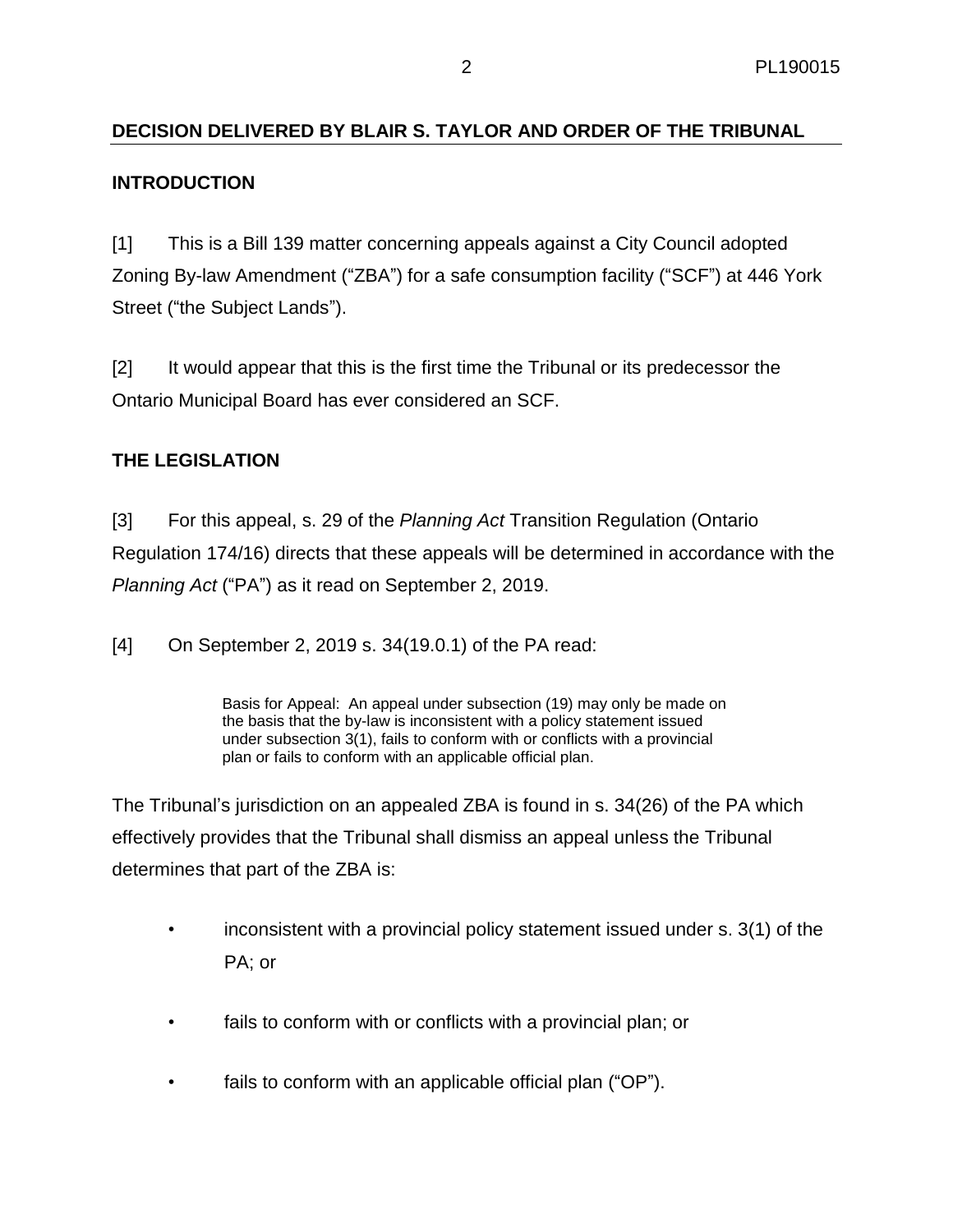## **DECISION**

[5] Having considered the submissions of counsel, the affidavit evidence of all the land use planners, the decision of City Council and the information and materials that were before it, and s. 2 of the PA with regard to matters of provincial interest, the Tribunal will wholly dismiss the appeals.

## **LOCATIONAL CONTEXT**

[6] The Subject Lands are located on the north side of York Street, about mid-block between Burwell Street and Maitland Street.

[7] The Subject Lands are currently occupied by a small retail store that is well set back from York Street: about 27 metres. The building has a gross floor area of about 353 square metres.

[8] The Subject Lands are about one block east of the downtown core of the City. To the north there is a car dealership and an apartment building, a car dealership to the east, a financial business to the west, and the Men's Mission is located immediately across the street to the south.

[9] In the broader locational context, the Tribunal notes to the north and east of the Subject Lands (and on the north side of King Street) is the Beale Secondary School and on the south side of King Street are the playing grounds of the Beale Secondary School (which occupy one full city block from Maitland Street on the west to William Street and from York Street up to King Street).

[10] About two city blocks north of the Subject Lands is the Catholic Central High School. About two city blocks to the northwest is the Young Men's Christian Association. To the northwest is London Bridge Child Care Services. South of the Subject Lands and cutting across the entirety of the City are the Canadian National railway tracks, south of which there are residential areas and other institutional grounds.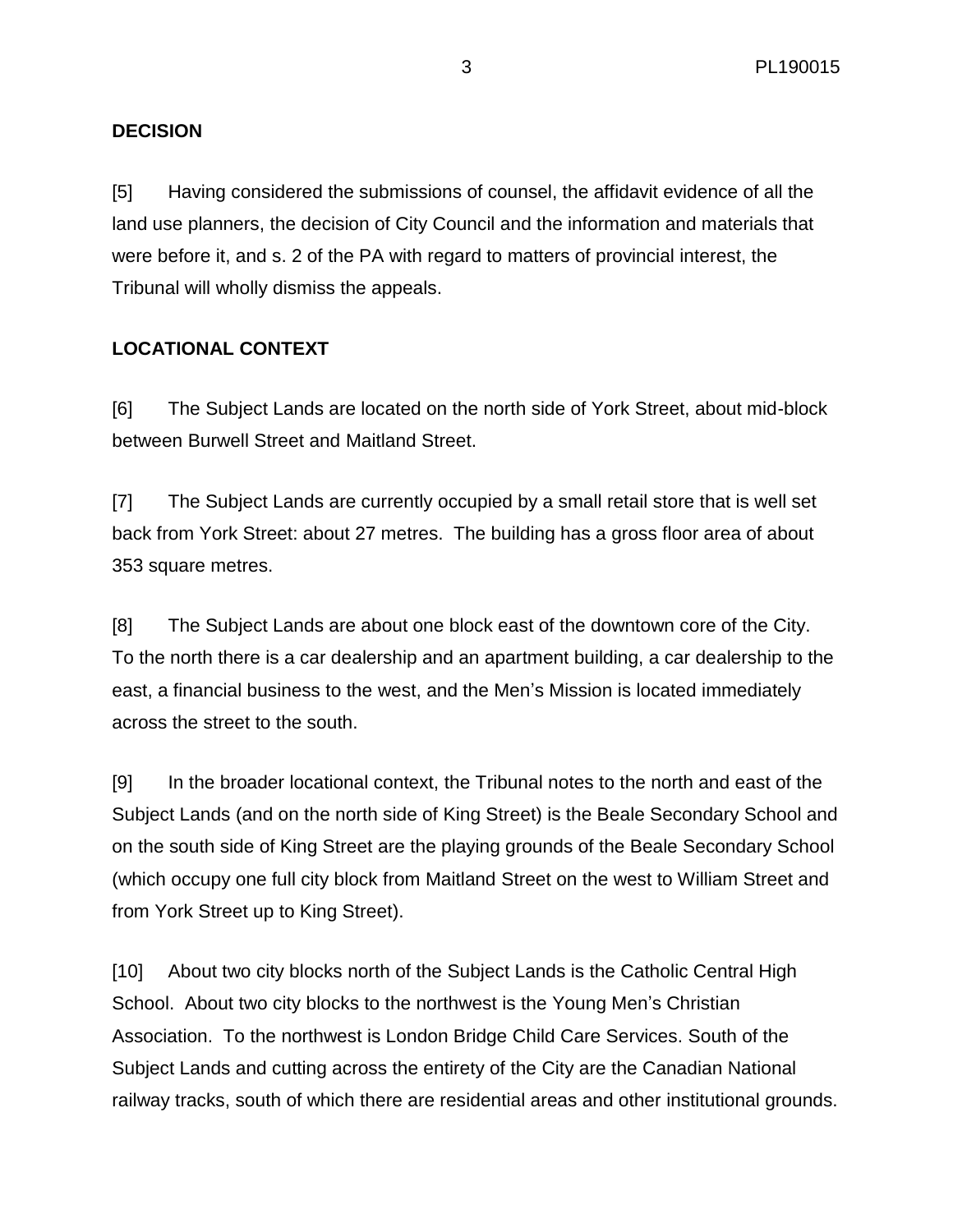## **PLANNING INSTRUMENTS**

[11] The Subject Lands are designated "Office/Residential Area" in the City's 1989 Official Plan which is the in-force and of affect official plan.

[12] The City's new official plan (the "London Plan") is largely under appeal but would designate the Subject Lands as "Neighbourhoods". However the land use schedule showing the proposed land use designations (or "place types") is itself under appeal, which makes the implementation of the London Plan problematic to say the least.

[13] The Subject Lands are zoned "Restricted Service Commercial" ("RSC2/RSC4") which permits a range of moderately intense commercial and trade service uses such as automobile repair garages, dry cleaning and laundry depots, pharmacies and repair and rental establishments.

#### **DEVELOPMENT PROPOSAL**

[14] The Applicants propose to refurbish the existing building on the Subject Lands and use it as an SCF. The remodeling would include a waiting room, an intake room, a room with injection booths, a nurses' station, an aftercare area, offices and storage.

[15] Exhibit 6A at Tab 5 provides a conceptual layout dated as of November 27, 2018, with about one-third of the space for clinic use and two-thirds for office uses.

[16] To facilitate this development, a ZBA is proposed on a site-specific basis to permit office and medical/dental office uses with the requirement that these facilities include an accessory clinic in addition to the other uses already permitted. The addition of these uses is intended for the provision of an SCF within the existing building.

#### **BACKGROUND**

[17] The evidence is that the impugned ZBA arises out of a provincially declared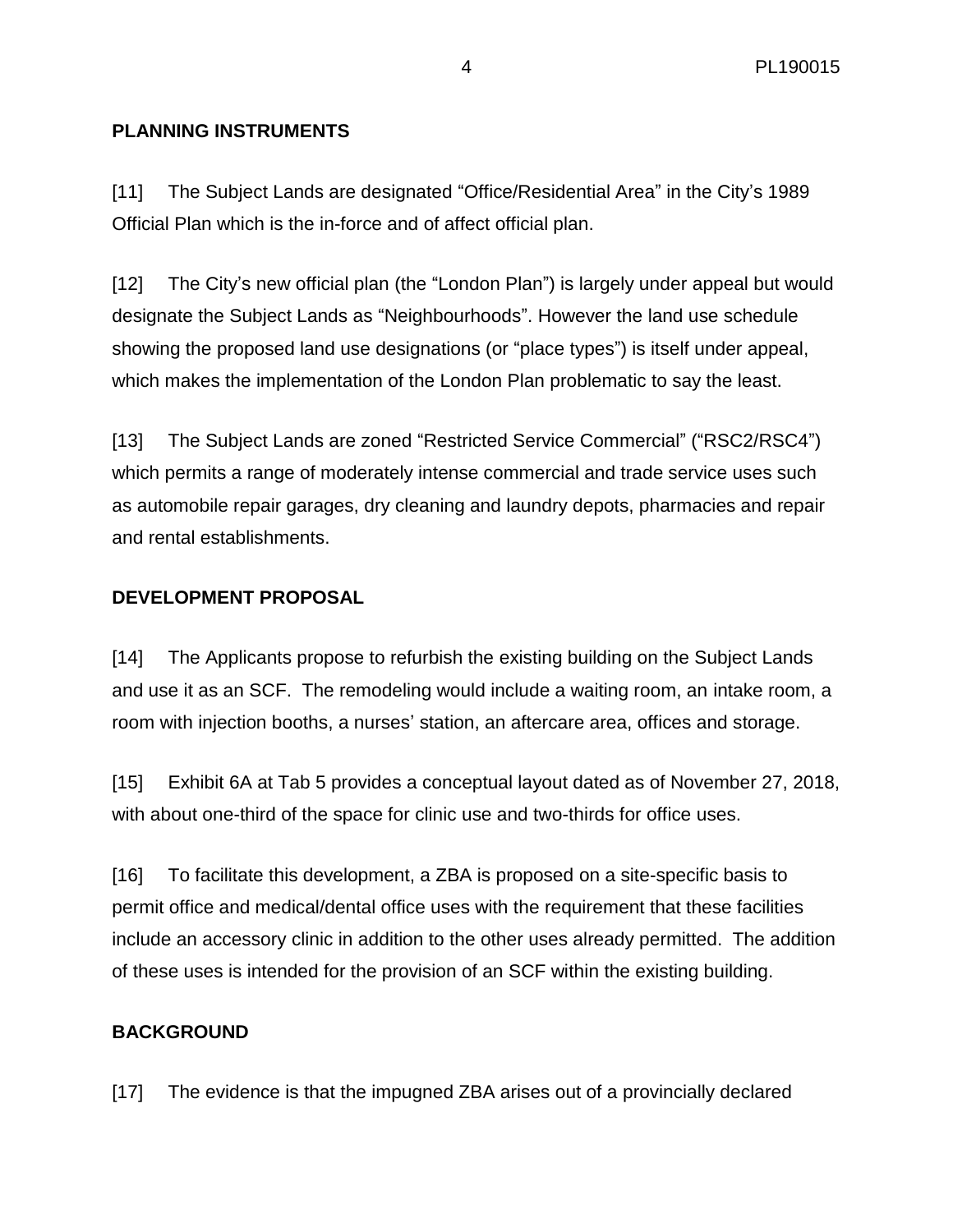health crisis regarding opioid-related deaths and related infectious health problems.

[18] The evidence is that this health crisis has disproportionately affected the Middlesex/London area and the ZBA sought by the Applicants would allow the Applicants to establish an SCF at the Subject Lands.

## **WHAT IS AN SCF?**

[19] Simply put, an SCF is a location where drug users may, under the supervision of trained health-care personnel, safely consume illegal drugs which have been obtained elsewhere. An SCF has integrated and wrap-around services which provide linkages and referrals to other services such as addiction counselling, treatment, housing support, and mental health services.

[20] There are three levels of government involvement with regard to SCFs. Firstly the federal government's role is to grant an exemption from the *Controlled Drugs and Substances Act* ("CDSA") to operate an SCF in the appropriate circumstances.

[21] The province's role is to administer a funding program whereby if a series of operational requirements are met, funding may be provided.

[22] The municipal jurisdiction relates to land use planning.

# **THE ISSUES**

- [23] The Tribunal's decision of August 1, 2019 set out the following four issues:
	- 1. Is the ZBA consistent with policy 1.1.1 (c) of the Provincial Planning Statement, 2014 ("PPS")?
	- 2. Does the ZBA conform to policies 5.3.1, 5.4.1, 5.4.2 and 6.2.11 of the 1989 Official Plan?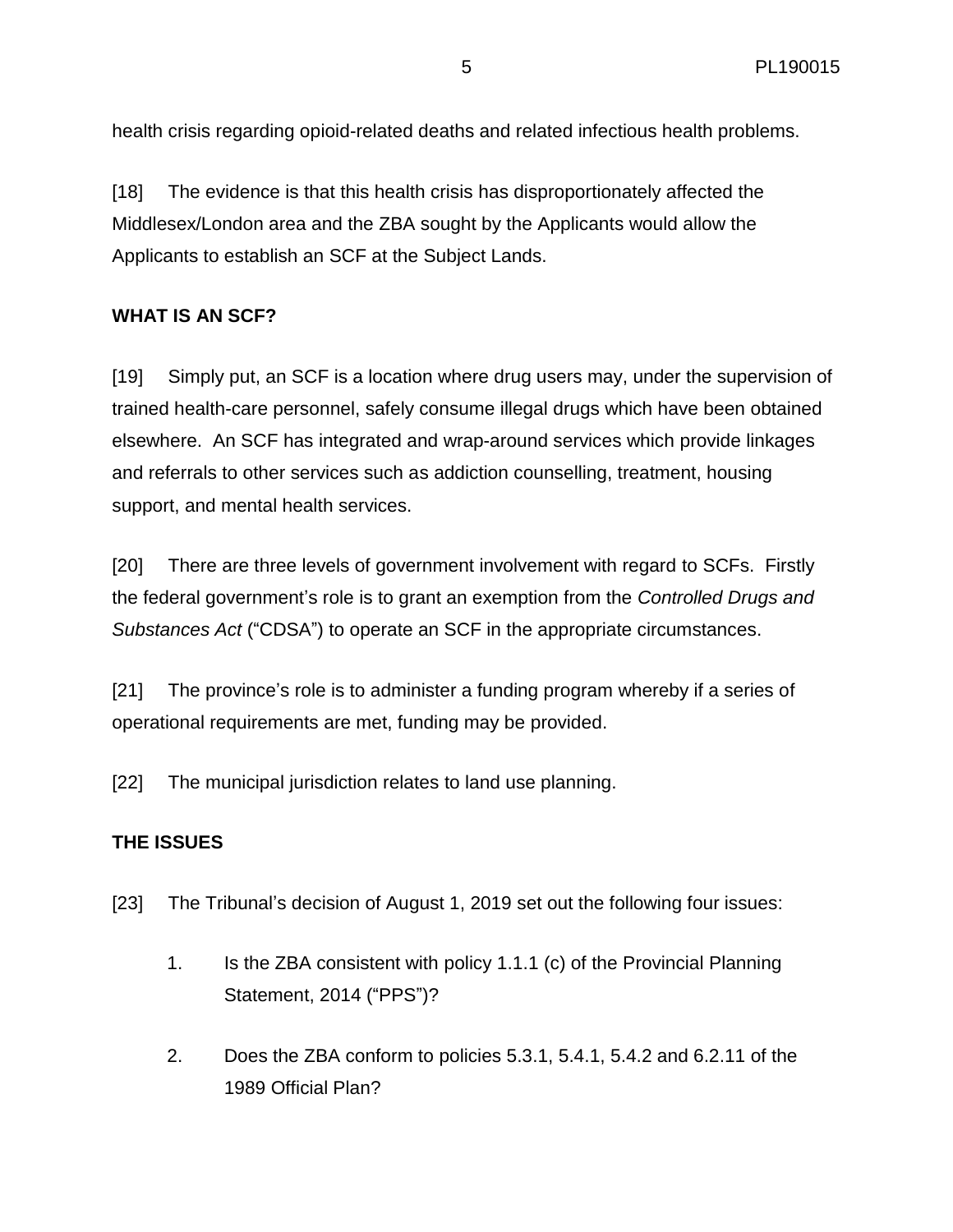- 3. Does the ZBA have appropriate regard to policies that are under appeal (OPA 680, London Plan Policies 916, 918-5, 924,1091, 919, 920, 921, 922, Table 10 and Table 12) and OPA 679?
- 4. Is the proposed supervised consumption facility "an accessory use" in conformity with policy 5.3.1 of the 1989 Official Plan?

[24] For the purposes of this decision the Tribunal will deal with the issues as follows: firstly policy 1.1.1 (c) of the PPS; secondly will deal with issues 2 and 4 together as being under the 1989 Official Plan which is in force and of effect; and then consider the policies that relate to the London Plan which are largely under appeal.

## **Issue 1**

[25] The PPS states in s. 1.1.1 (c) the following:

Healthy, livable and safe communities are sustained by: … (c) avoiding development and land use patterns which may cause environmental or public health and safety concerns.

[26] The Appellants contend that the ZBA conflicts with PPS 1.1.1 (c) in that it would introduce a use into the existing and planned land use pattern of a neighbourhood in a manner that may cause public health and safety concerns. Potential impacts they contend include discarded used syringes, loitering in the area by addicted persons who are vulnerable to and in need of dealers of illicit drugs and who also resort to criminal activity to acquire the drugs upon which they are dependant. Further they contend that this will cause increased safety concerns for neighbourhood residents and students and community members from nearby school facilities and existing businesses.

[27] The Applicants and the City firstly contend that the Appellants are raising "concerns" but no evidence; secondly that the concerns relate to the users and not to land use planning; thirdly that a Crime Prevention Through Environmental Design (CPTED) Report had been prepared as part of the ZBA application that surveyed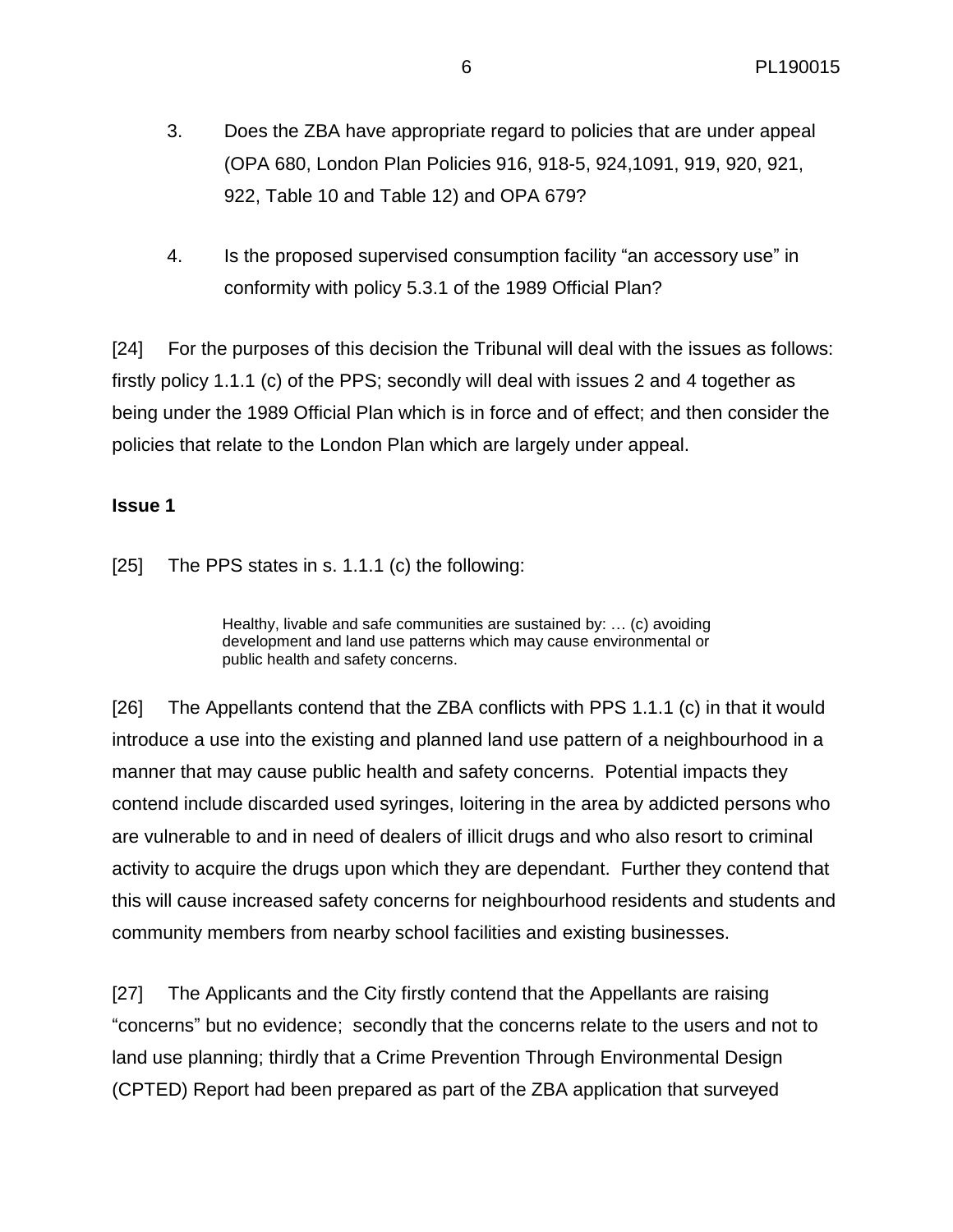existing threats and proposed mitigation strategies and no other evidence has been provided to the contrary; and fourthly that SCFs actually provide a benefit to public health by reducing the public health risks associated with drug injection use and provide support services for those who are consuming the substances.

[28] Further the Applicants and the City rely on the visual evidence filed by the City in Exhibit 11 at page 21. This part of the visual evidence deals with improperly discarded "sharps" (i.e. needles) in the City of London from 2016 to 2018 and shows two "hot spots" with the Subject Lands located in between the two "hot spots" if not part of the easterly "hot spot". Further Exhibit 11 shows evidence of discarded needles on the Subject Lands and in close proximity to the Subject Lands.

[29] The tragic, but undisputed evidence is that people in the City are dying at an alarming rate due to opioid related causes.

[30] The Tribunal finds that there is no inconsistency with regard to policy 1.1.1(c) of the PPS. Rather the Tribunal finds that the proposed SCF will assist in addressing issues of public health and safety concerns. The evidence is that there is an opioidrelated drug epidemic in the Province of Ontario and in the City of London, that the Subject Lands are well located in between two "hot spots" for discarded sharps and the Tribunal finds that the provision of an SCF in this location will be a positive step to bettering public health and reducing safety issues to the community at large.

#### **Issues 2 and 4**

[31] Does the ZBA conform to s. 5.3.1, 5.4.1, 5.4.2 and 6.2.1.1 of the 1989 Official Plan and Issue 4, is the proposed supervised SCF "an accessory use" in conformity with s. 5.3.1 of the 1989 Official Plan?

[32] Section 5.3 of the 1989 Official Plan deals with the Office/Residential Areas designation. The introductory paragraph states: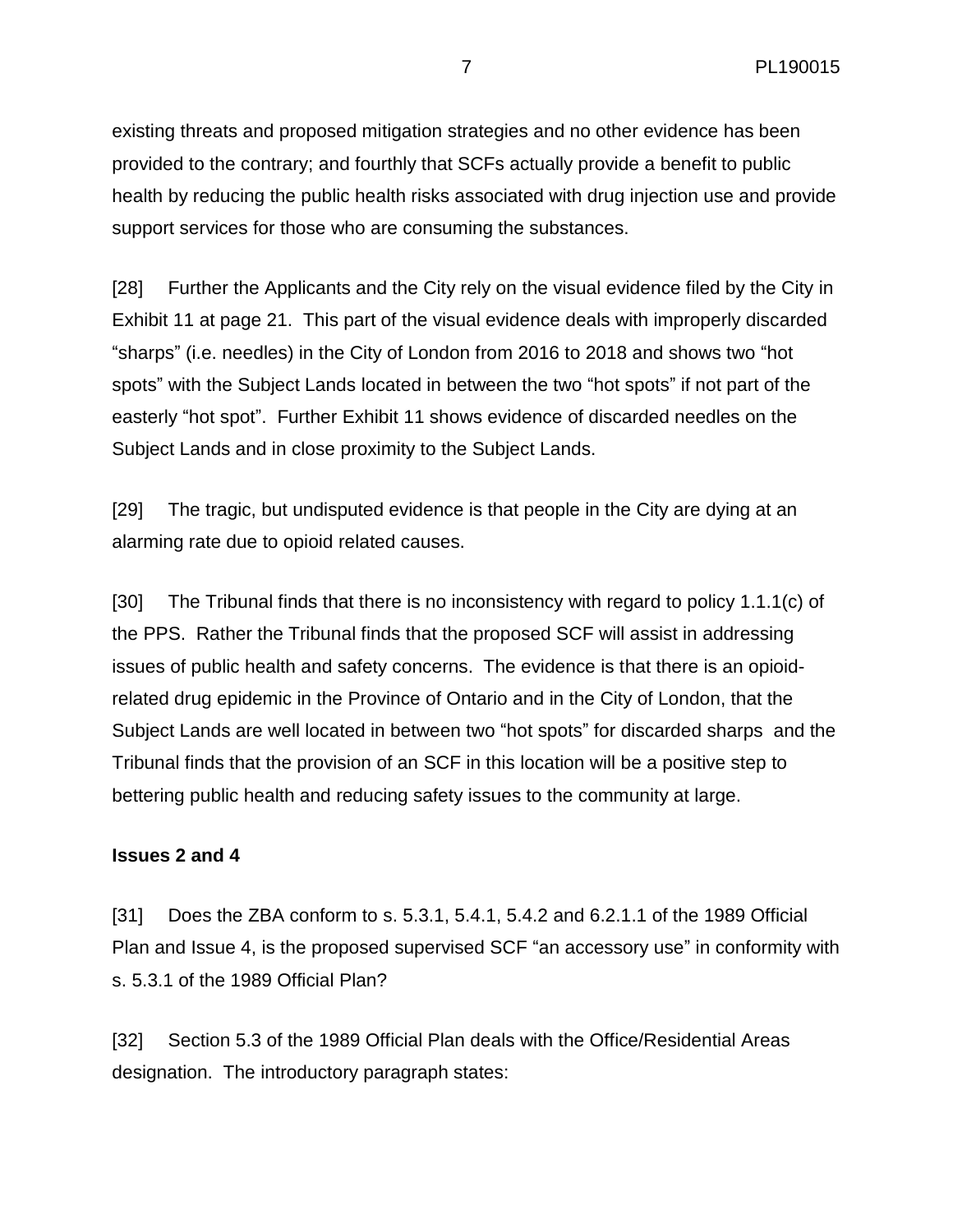Office/Residential designations will be located near the downtown. These mixed-use developments are intended to serve as transition areas between more intensive commercial developments in the Downtown, and nearby residential neighbourhoods or other sensitive land uses. Office uses in apartment buildings are to be located on the lower floor levels to provide a continuity of pedestrian-oriented land uses at street level.

[33] Section 5.3.1 is entitled "Permitted Uses" and it states:

The main permitted uses in the Office/Residential designations shall be **offices** and residential uses within mixed-use buildings or complexes; apartments; small-scale stand-alone offices and office conversions. Secondary uses which may be permitted as an accessory use include personal services; financial institutions; convenience stores; daycare centres; pharmacies; laboratories; **clinics**; studios; and emergency care establishments…. (emphasis added)

[34] With regard to s. 5.3.1 of the 1989 Official Plan, the Appellants take the position that clinics are permitted only as an accessory use and that the main permitted uses in the Office/Residential designations are that of offices and residential uses. The Appellants contend that in these circumstances the SCF is the main use, not the accessory use, and that the offices and/or medical/dental offices proposed to be integrated as "wrap around" facilities to support the users of the SCF are the accessory uses, and that this is not in conformity with the Official Plan.

[35] The Appellants submit that while there is no definition of accessory use in the Official Plan, there is one in the comprehensive Zoning By-law for Accessory or Ancillary which means:

> …a use, building or structure customarily incidental, subordinate and exclusively devoted to the main use and carried on with such main use, building or structure on the same lot.

[36] The Appellants submit that the SCF will operate in the following fashion:

- Users of the facility bring their own illicit drugs to the facility;
- Illicit drugs will be consumed on the premises;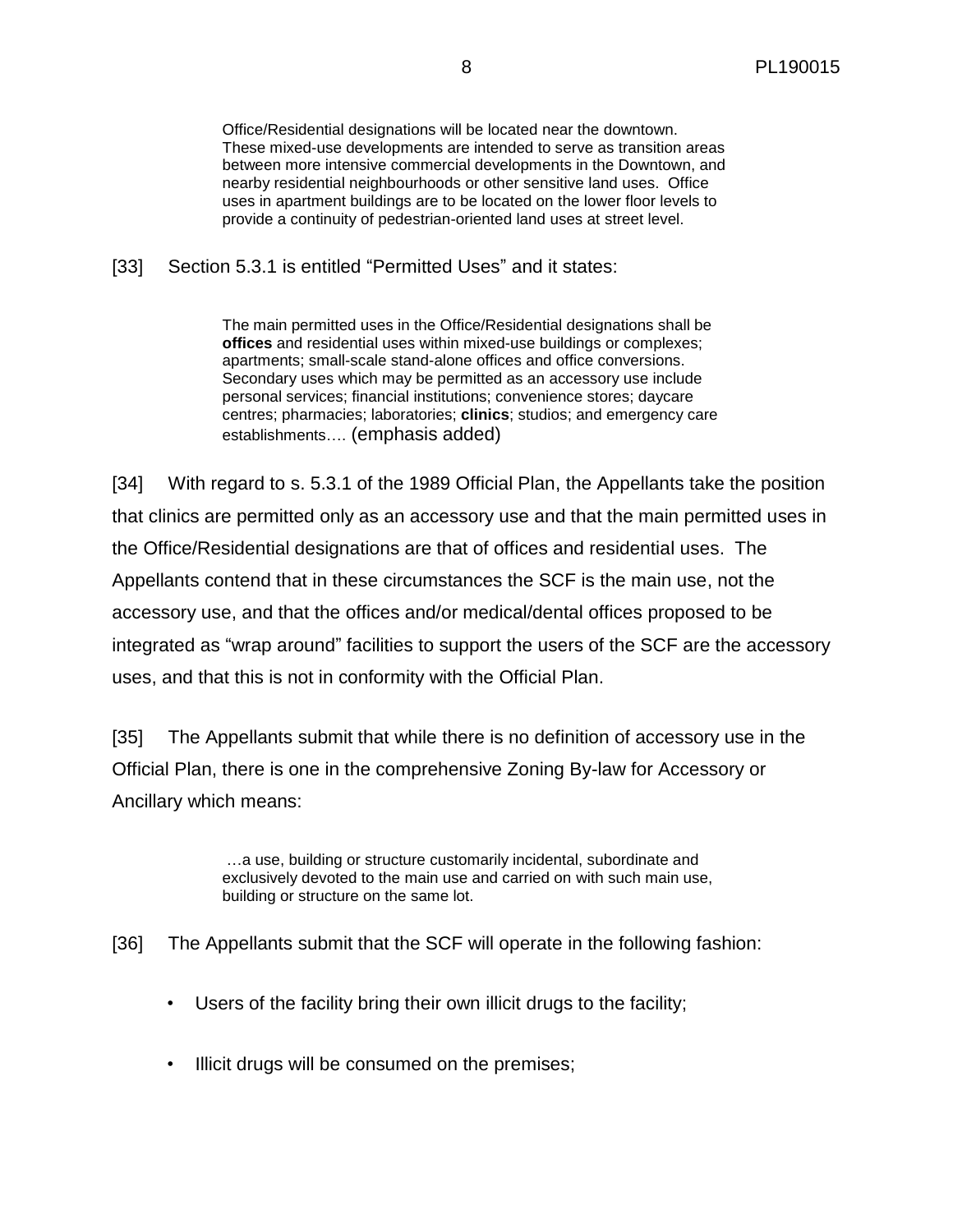- There is no obligation for users of the facility to stay on the premises for any period of time after they consume; and
- There is no requirement that the user engage in any addiction or health services that may be available at the site and therefore the Appellants submit that this has the potential to create land use conflicts.

[37] The Applicants and the City contest this characterization of the SCF. They submit that the SCF has to be operated in accordance with federal and provincial directives. The provincial directives refer to the services as "Consumption and Treatment Services" which are intended to provide "…integrated, wrap-around services that connect clients who use drugs to primary care, treatment, and other health and social services."

[38] The City's land use planner opined that the primary component of the SCF is the wrap-around services, and that the consumption is but one aspect of such a facility and that the support services are the primary function.

[39] The submissions of the Applicants and the City are corroborated by the fact that the office component for the wrap-around services will comprise about two-thirds of the gross floor area.

[40] Counsel for the Applicants and the City also directed the Tribunal to the Supreme Court of Canada decision in *PHS Community Services Society [2011] SCC 44* ("*PHS")*. In that case, then Chief Justice McLachlin wrote the unanimous decision of the Court concerning a supervised injection facility in Vancouver, British Columbia.

[41] There the supervised injection facility ("Insite") had obtained an exemption from the prohibition on possession and trafficking of controlled substances under the CDSA, and the supervised injection site was given approval for a conditional exemption as a pilot research project. It opened its doors on September 21, 2003. That supervised injection site had 12 injection bays; users were provided with clean injection equipment;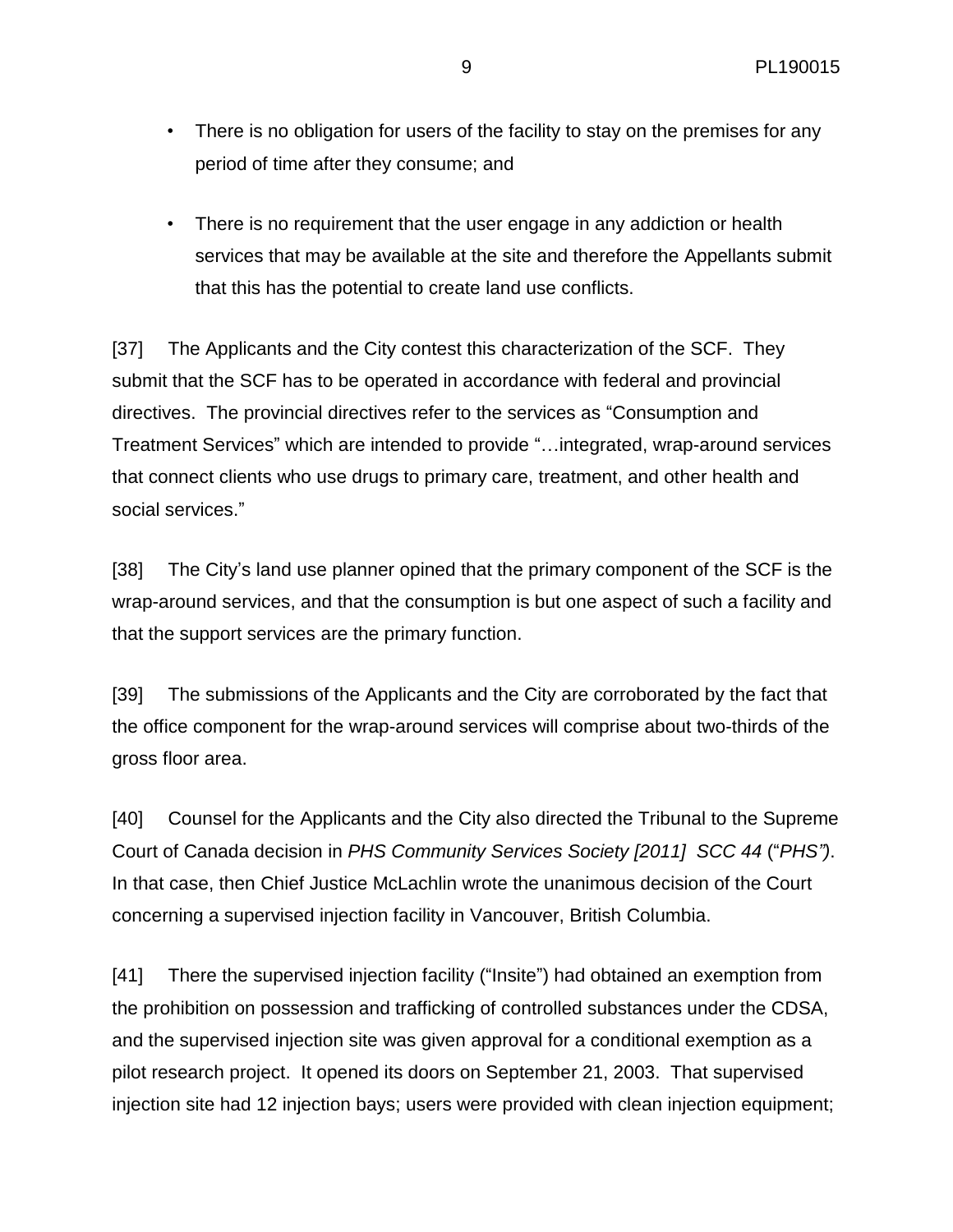the users were monitored by staff during the injection; and nurses and paramedical staff provided treatment in the event of an overdose.

[42] At paragraph 17 of the Supreme Court of Canada decision, a lengthy passage from the trial judge's decision is cited on the operational process at Insite. Below is but a part of that paragraph:

> Staff and support workers interact with users at Insite on a one-to-one basis. Users are provided with health care information, counselling and referrals to Health Authority and other service providers. Records indicate that in 2005, 2006 and 2007, staff made 2,270, 1,828, and 2,269 referrals, respectively, to community clinic, hospital emergency, outpatient medical mental health, emergency shelter and community services; and to addiction counselling, housing, withdrawal, methadone treatment, drug recovery, and miscellaneous other services.

[43] In paragraph 18 then Chief Justice McLachlin stated:

This passage describes a strictly regulated health facility.

[44] The Tribunal prefers the evidence of the land use planners for the Applicants, and the City. The Tribunal does not find that the clinic is an "accessory use" but rather one aspect of a whole use, which the Supreme Court of Canada has described as being a strictly regulated health facility. While the nomenclature attached to an SCF may suggest that the consumption is the "main use", the Tribunal finds that the consumption is simply but a part of an overall health facility where once a user has entered the facility, it provides the venue for a number of the integrated wrap-around services which include referrals for addiction, medical mental counselling, housing, drug recovery and other services.

[45] The Tribunal finds that the clinic use is but the entry point to a highly regulated public health facility that provides a multi-faceted approach to dealing with known issues of the users.

[46] Turning to the other 1989 Official Plan Policies raised in Issue 2, they relate firstly to whether the Applicants should have been required by the City to submit a planning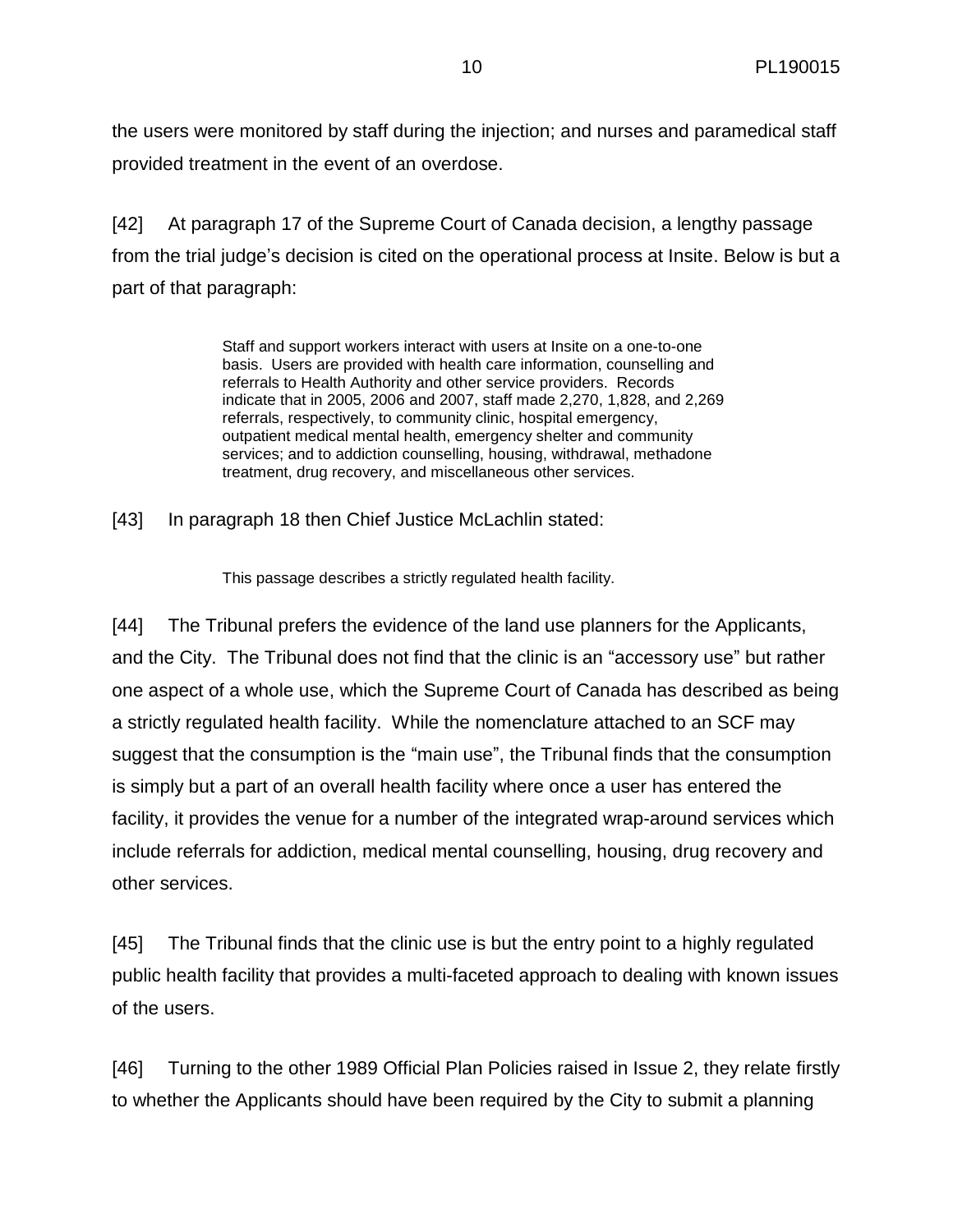impact analysis (s. 5.4.1) and secondly to s. 6.2.11 with regard to methadone policies.

- [47] Both issues can be readily dealt with.
- [48] Section 5.4.1 states that:

… planning impact analysis shall be used to evaluate applications for an official plan amendment and/or zone change, to determine the appropriateness of a proposed change in land use, and to identify ways of reducing any adverse impacts on surrounding land uses. Planning impact analysis is intended to document the majority of criteria reviewed by municipal staff through the application review process to assess any application for change. Depending on the situation other criteria may also be considered.

[49] Section 5.4.2 states that:

… planning impact analysis will be undertaken by municipal staff and will provide for participation by the public in accordance with the provisions for an official plan amendments and/or zone change applications as specified in section 19.12 of this plan.

[50] The Appellants submit that the City should have required the preparation of a Planning Impact Analysis. In this regard they rely on the opinion of their land use planner from Exhibit 4B, Tab 4, Paragraph 51 who opined:

> The ZBA does not meet the criteria of a planning impact analysis as required by section 5.41 and 5.42 of the official plan. The proposed use will be incompatible with surrounding land uses. There will be adverse impacts on present and future land uses in the area. There is also potential for adverse impacts of user traffic on pedestrian safety, and on the surrounding properties. It is reasonable to expect there will be a destabilization of the surrounding neighbourhood.

[51] Counsel for the City and the Applicants contend that this bald opinion is lacking any foundation in terms of analysis or basis for that opinion. They point out that the Appellants have not provided any evidence with regard to existing or projected crime, no social analysis, no description of the alleged incompatibilities, and there has been no dispute with regard to the visual evidence with regard to the mapping of the "hot spots". Moreover the City, through its land use planner, opined that a Planning Impact Analysis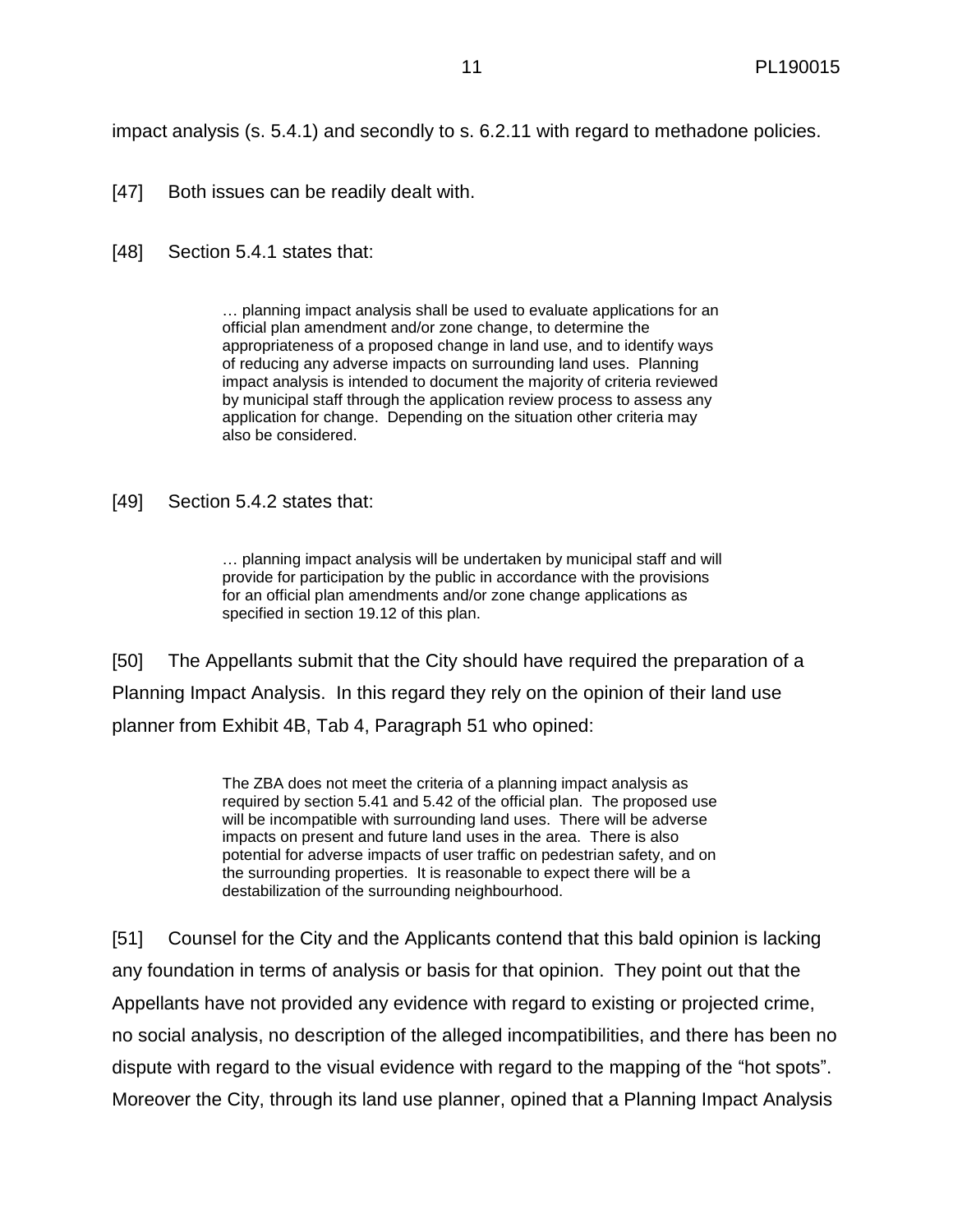is only required if there is an application involving a request for an official plan amendment or a zone change. Since the Applicants sought neither, a Planning Impact Analysis was not requested.

[52] Further counsel for the City submits even if the Planning Impact Analysis had been required, it would have met the criteria. This was evidenced by the City's land use planner in her affidavit found at Exhibit 6B, Tab 9 starting at paragraph 43 where she examines each and every one of the criteria and provides her professional land use planning opinion in terms of conformity to the 1989 Official Plan.

[53] The Tribunal prefers the evidence of the City's and the Applicants' land use planners. The Tribunal does not agree that a Planning Impact Analysis was required as there was no official plan designation change sought, nor was a zoning change sought: but rather simply a modest refinement to the existing zoning and that the overall zone would remain.

[54] In the event that the Tribunal was wrong in this regard, the Tribunal finds that had the Planning Impact Analysis been required, it was the evidence of the City's land use planner that it would have conformed to s. 5.4.2 of the Official Plan.

[55] Turning to the final policy provision relating to the1989 Official Plan, it concerns methadone clinics. The introductory paragraph to s. 6.2.11 states:

> Methadone maintenance treatment represents an important facet of health care delivery within the City of London. In general, methadone clinics are those clinics and medical offices that are used for the prescription and/or dispensing of methadone as more than an ancillary activity. Methadone pharmacies are those pharmacies that dispense methadone as more than an ancillary activity. The zoning by-law will define these uses more precisely.

[56] The Appellants contend that the policies for methadone clinics and pharmacies provide six specific land use designations where such uses are permitted and that the Subject Lands are not located in any of them.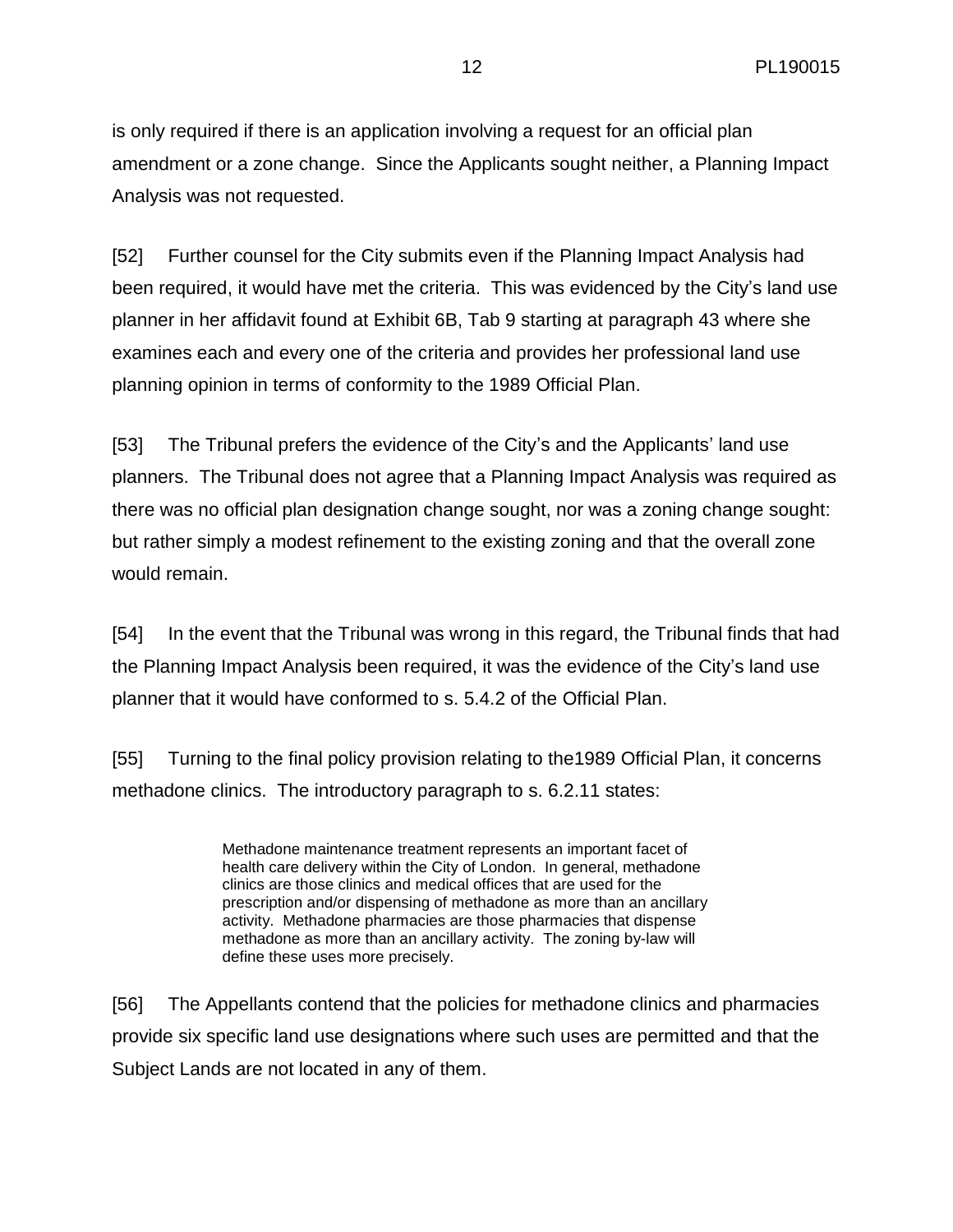## [57] The affidavit of the Appellants' land use planner in paragraph 81 states:

… because of concern for potential impacts, none of these designations has residential use as the primary permitted use. Therefore methadone clinics are not permitted in the office/residential designation. Adequate separation distances are set out in the policies.

[58] Counsel for the City and the Applicants argue that the methadone policies simply do not apply.

[59] Counsel for the Applicants submits that unlike an SCF, methadone clinics do not require federal and provincial approvals and are not therefore subject to the same kind of rigorous approval process.

[60] Counsel for the City submits that methadone clinics are simply a different use, by which users have a choice to enter into recovery from a substance addiction and are able to travel greater distances than those who seek to use an SCF.

[61] The Tribunal finds that the 1989 Official Plan policies with regard to methadone clinics simply do not apply. They relate to a different use; they relate to different circumstances, and while the Official Plan policies are specific with regard to designations within which they may locate, and also provide for distance separation between such methadone clinics, they are simply not applicable in these circumstances.

#### **Issue 3**

[62] The emerging policy framework in London falls out of two separate processes. Firstly there is the London Plan (i.e. a Council adopted official plan approved by the Ministry of Municipal Affairs and Housing with modifications) but which is under appeal for a number of policies including 916, 918-5, 1091, 919, 920, 921, 922, 924, Table 10 and Table 12 on which the Appellants rely.

[63] Secondly, in May of 2018 the City adopted Official Plan Amendment No. 679 ("OPA 679") which amended the London Plan to establish that SCFs are permitted in all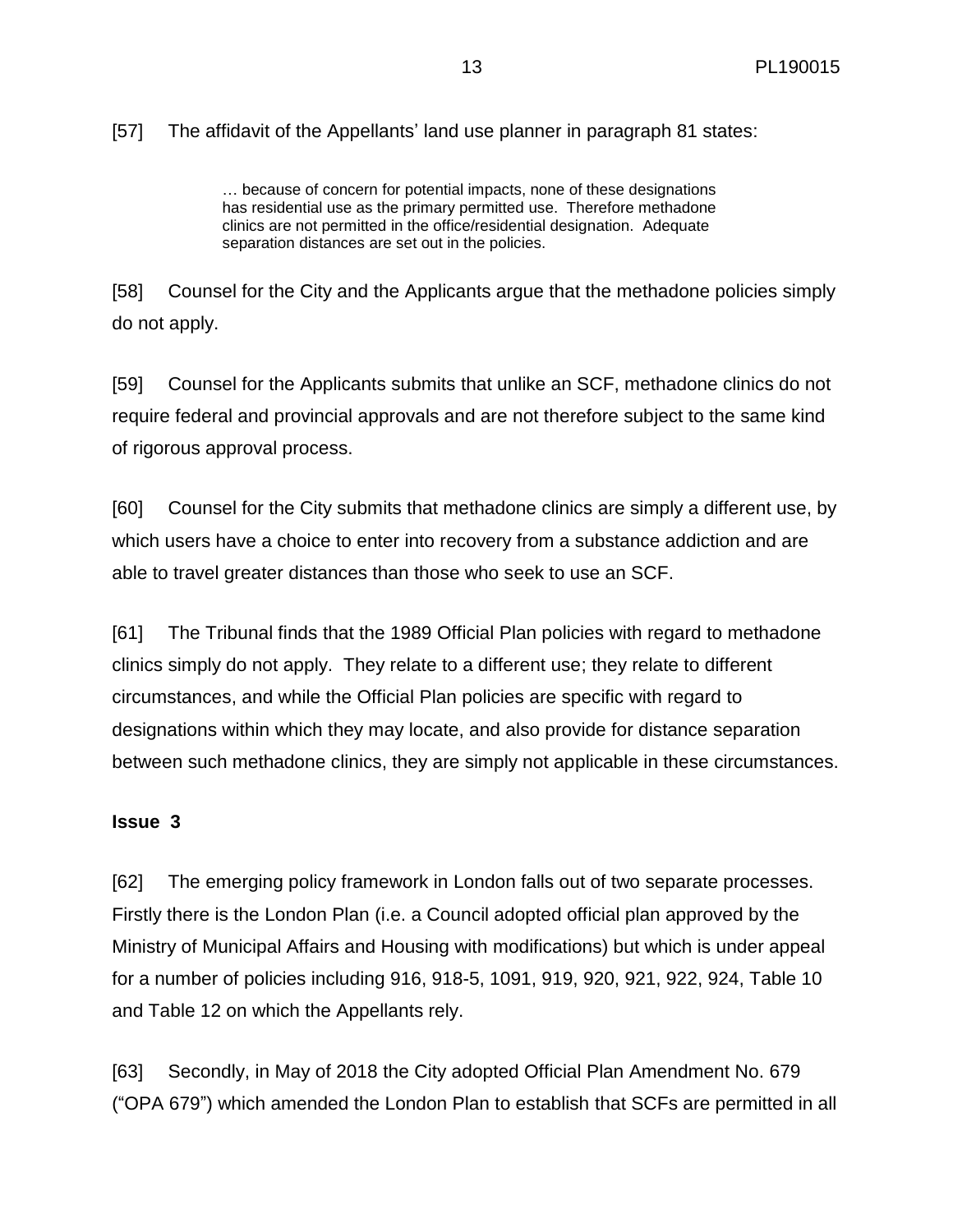place types and established locational criteria to consider when evaluating a zoning bylaw amendment which was required.

[64] OPA 679 does not impose minimum separation distances for SCFs and OPA 679 was not appealed, because the entire place type (land use designation) map in the London Plan is under appeal and there technically is no, in effect, place type for the Subject Lands.

[65] In May 2018 as well, the City also adopted Official Plan Amendment No. 680 ("OPA 680") which amended the 1989 Official Plan to permit SCFs in all designations subject to a zoning by-law amendment. OPA 680 contains the same locational criteria for evaluating a zoning by-law amendment as does OPA 679 and there are no imposed minimum separation distances. However OPA 680 is under appeal and is not in force or effect.

[66] The Appellants submit that notwithstanding the fact that most if not all of the relevant policies of the London Plan are under appeal, the Tribunal should have regard to those policies as the emerging policy direction and to the locational criteria.

[67] The City and the Applicants submit that based on the Clergy Principle (*Clergy Properties Ltd. v. Mississauga* (City), [1996] O.M.B.D. 1840), the ZBA should be considered in light of the official plan policies that were in force and effect when the zoning by-law amendment application was made.

[68] In the alternative the Applicants and the City submit that even if the Tribunal were to place significant reliance on the emerging policy documents, that emerging policy would direct the Tribunal to the policy position that SCFs were permitted across all place types; that there were no minimum separation distances required; and that all the locational criteria had been considered by the City's land use planner, and it meets all the criteria for locating SCFs as identified in OPA 679.

[69] Again the Tribunal prefers the evidence of the City's land use planner and the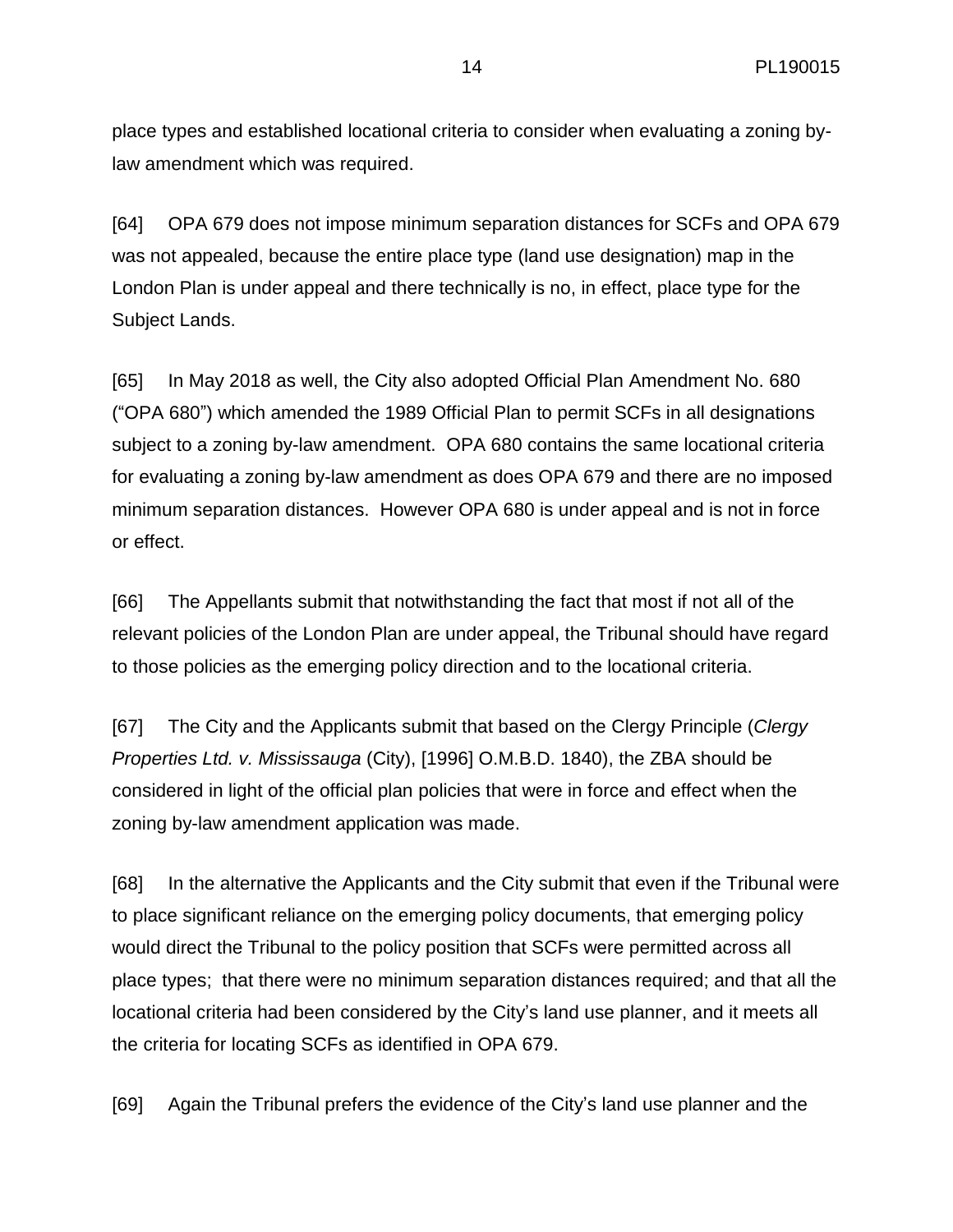Applicants' land use planner.

[70] For the Tribunal, it is problematic to attempt to glean anything from the emerging policies other than the following: firstly there is a significant public health crisis; secondly to address that public health crisis it was the intent of City Council to permit SCFs in all place types; thirdly that there were no minimum separation distances provided; and fourthly SCFs were to be implemented through a zoning by-law amendment process which include the consideration of locational criteria.

#### **SUMMARY AND CONCLUSION**

[71] Section 34(19.0.1) of the PA directs that an appeal under s. 19 may only be made on the basis that the zoning by-law is inconsistent with a provincial policy statement, fails to conform or conflict with a provincial plan or fails to conform with an applicable official plan, and in such cases the Tribunal shall dismiss the appeal unless the Tribunal determines that part of a ZBA is inconsistent with the PPS, fails to conform or conflicts with a provincial plan, or fails to conform to an applicable official plan.

[72] The Provincial Interests as set out in s. 2 of the PA include the protection of public health and safety (o) and the appropriate location of growth and development (p).

[73] In these circumstances the Tribunal finds that the impugned ZBA is consistent with the PPS, and in particular with policy 1.1.1(c) concerning public health and safety. The Tribunal finds that the proposed ZBA is consistent with the PPS in regard to section 1.1.1(c) in as much as it avoids development and land use patterns which may cause environmental or public health and safety concerns. The Tribunal finds that the ZBA enabling the SCF at the Subject Lands will advance issues of public health and safety and is intended to save lives.

[74] With regard to the applicable official plan, the Tribunal finds that it is the 1989 Official Plan that is in force and of effect. The Tribunal finds that the Subject Lands are designated Office/Residential Area in the 1989 Official Plan and zoned Restricted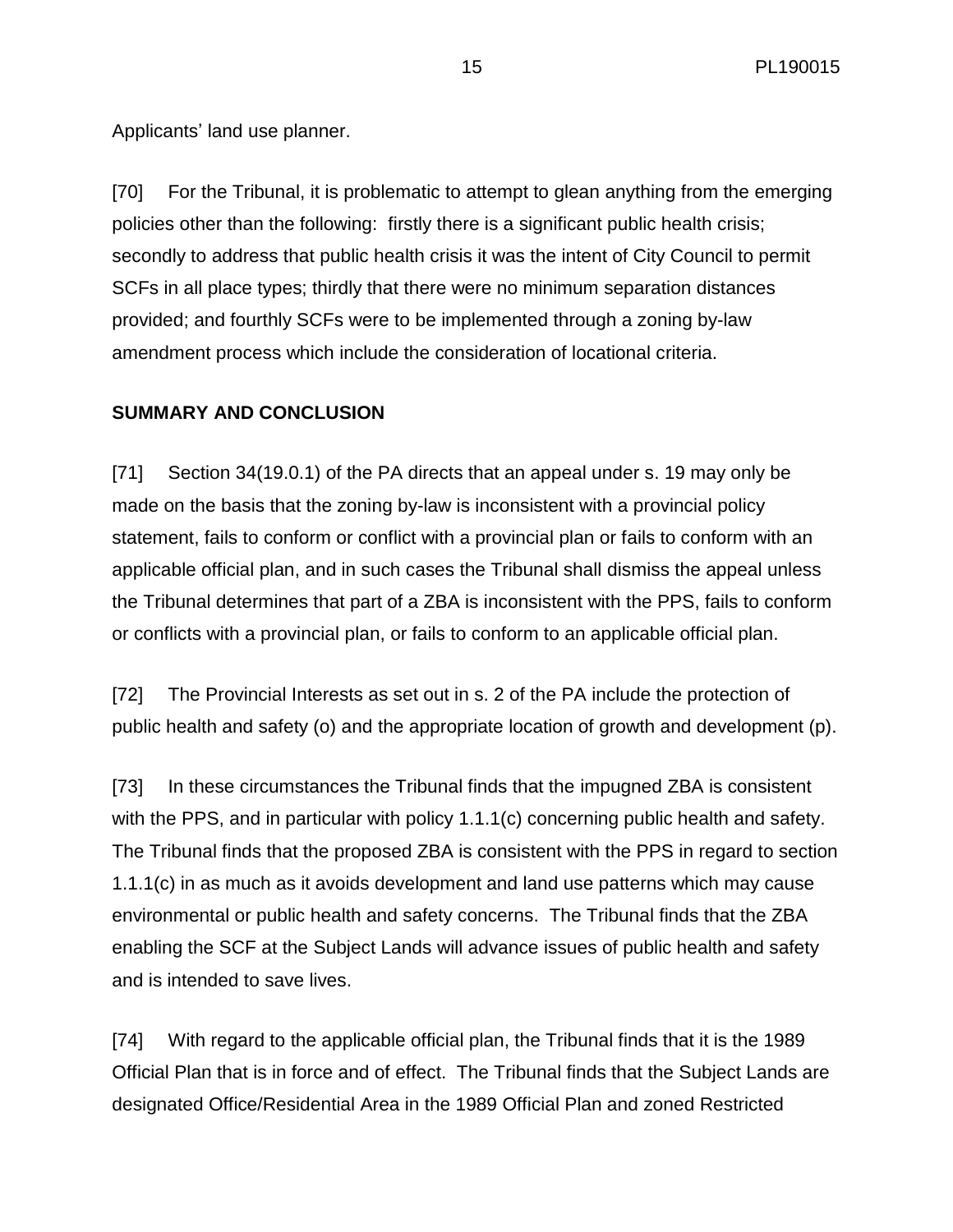Service Commercial and the impugned ZBA proposes to add offices with accessory clinics and medical/dental offices with accessory clinics to the existing Restricted Service Commercial zone and specifically noted as being for the purpose of an SCF.

[75] In this instance the Tribunal is faced with a proposed "new" land use: one that the Tribunal believes has never before been considered by the Tribunal. The ZBA appeal arises in the context of a 1989 official plan that is in force and of effect.

[76] The Tribunal notes that the jurisprudence of the Tribunal is that official plans are not statutes and they are not to be considered as such and that when considering whether to approve a zoning by-law to make sure it conforms with an official plan, the Tribunal should give the official plan a broad liberal interpretation with a view to furthering its policy objectives. (*Bele Himmell Investments Ltd. v. Mississauga (City), et al* 1982 CarswellOnt *1946)*. This seems a very apt approach given that the Tribunal is attempting to interpret a 1989 official plan in light of a proposed use that did not exist in 1989.

[77] With regard to the in force and of effect 1989 Official Plan, the Tribunal finds that it is not appropriate to characterize the main use as simply a safe consumption use, but rather that the appropriate characterization of an SCF is as the Supreme Court of Canada found in *PHS* as being a strictly regulated health facility. This strictly regulated health facility is designed to attract users to a safe consumption site where their drug intake can be supervised and monitored, and then enabling the integrated and wraparound services to foster appropriate treatment and referrals on a voluntary basis.

[78] With regard to the alleged lack of conformity with the London Plan, the Tribunal firstly notes that the relevant provisions of the London Plan are problematic at best for consideration due to all the appeals. Having said that, it would appear that the London Plan envisions SCFs as being permissible in all place types across the City, that they are not subject to any minimum distance restrictions, and that there are locational criteria to be considered. In this case if those locational criteria were applied, it was the evidence of the City's land use planner that the locational criteria would have been met.